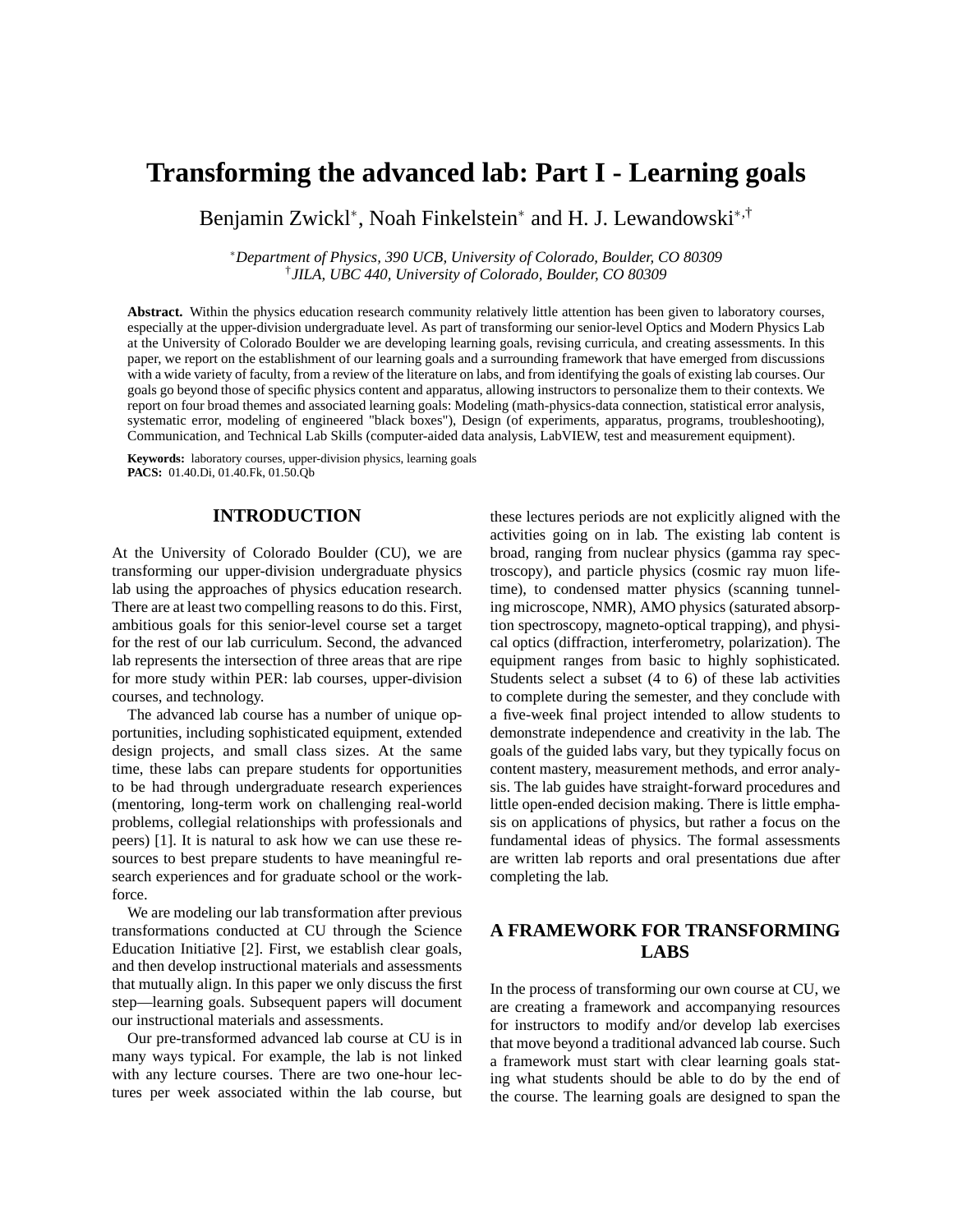skill set used by professional physicists. Course structure and individual labs need to be aligned with these goals. Equally importantly, assessment should move beyond written lab reports as the primary (summative) form of assessment [3]. Pre-post assessments need to be developed to gauge learning and measure the effectiveness of the transformation. Formative assessments should be integrated into the lab guides to provide constant feedback so students can take control of their own learning. The assessments should span the range of cognitive skills and avoid the tendency of many labs to focus on lower Bloom's-level skills [4].

Our transformation seeks not to radically change the existing physics content nor the apparatus. The first reason for limited change is to keep the cost of the transformation as low as possible. The second is that the physics content and apparatus are highly dependent on institutional resources and interests of the instructors. Research on the dissemination and sustainability of educational innovations indicates curricula that support instructors in adapting materials to their own purposes, such as the Modeling Instruction program, are more likely to be adopted and sustained [5, 6]. We are focusing on scientific reasoning, communication, and general purpose lab apparatus that can be adapted in a variety of ways by the faculty at CU and by an active and growing community of advanced lab instructors who are part of the Advanced Lab Physics Association (ALPhA). In this paper, we focus on learning goals. Other parts of the framework, such as assessments and curricular materials, will be shared as they are developed.

#### **Methodology**

We began establishing learning goals by interviewing 15 faculty. During interviews, some questions were unguided such as: *"What is the purpose of a good lab course?"* Some questions explicitly addressed learning goals such as: *"What is the goal of communication in the course?"* Other questions implicitly addressed learning goals: *"What abilities do you look for when hiring an undergraduate researcher, or a new graduate student?"* A draft set of learning goals was then given to the faculty and was discussed at two working group meetings (9 faculty per meeting) in order to establish a set of consensus goals. Altogether, 21 faculty were involved in the process (8 AMO, 3 Condensed Matter, 3 High Energy Particle, 2 Plasma, 3 PER, and 2 Mechanical Engineering). We also built upon existing statements from the AAPT regarding the introductory physics laboratory [7], and also upon goal statements from the advanced lab community [8].

Four broad categories of learning goals emerged from

the literature review, interviews, and discussions: *Modeling*, *Design*, *Communication*, and *Technical Lab Skills*. The learning goals are an ambitious change from our previous course, meaning that it is unlikely that students will master them in one course. However, they set the bar for where we want physics majors to be when they complete their degree, and hopefully, over time, the earlier lab courses will align to create a more cohesive lab curriculum.

## **LEARNING GOALS**

## **Modeling**

Modeling, and more specifically, Modeling Instruction, was developed as a way to explicitly incorporate the thought processes of professional physicists into the undergraduate physics curriculum [9]. Despite an initial hope that "...modeling theory should appear obvious to physicists..." [9] it has found its greatest adherents in a thriving community of high school teachers through the Modeling Instruction program. Only recently has the introductory college-level curriculum begun to incorporate modeling [10].

A model is a conceptual representation of a real system, and in physics the most common and powerful representation is usually mathematical. The common traits among models are (1) they are simplified versions of objects and their interactions, (2) they have predictive power, and (3) they have a limited range of applicability [11]. A synthesis of our learning goals has showed that modeling can serve as a unifying principle for a variety of learning goals common to the traditional physics laboratory courses. In addition, modeling makes explicit the nature of science. Four sub-goals fall under the theme of Modeling.

**Math-Physics-Data connection:** Throughout our upper-division course transformations at CU, faculty have stated that students should be fluent in translating mathematical representations into physical problems and vice versa. In the theoretical courses, this was called the "Math-Physics connection." Additionally, in a lab class we require that students are fluent in translating between their noisy and incomplete data and both the mathematical representation and the physical system being studied. Additional support for this learning goal came from many faculty who believe that the best labs are quantitative and rich with physics content, creating a natural opportunity for connecting the mathematical models, data, and the physical system.

**Statistical error analysis:** The importance of comparing data with theory is one universal feature of physics lab courses. The statistical procedures are codified in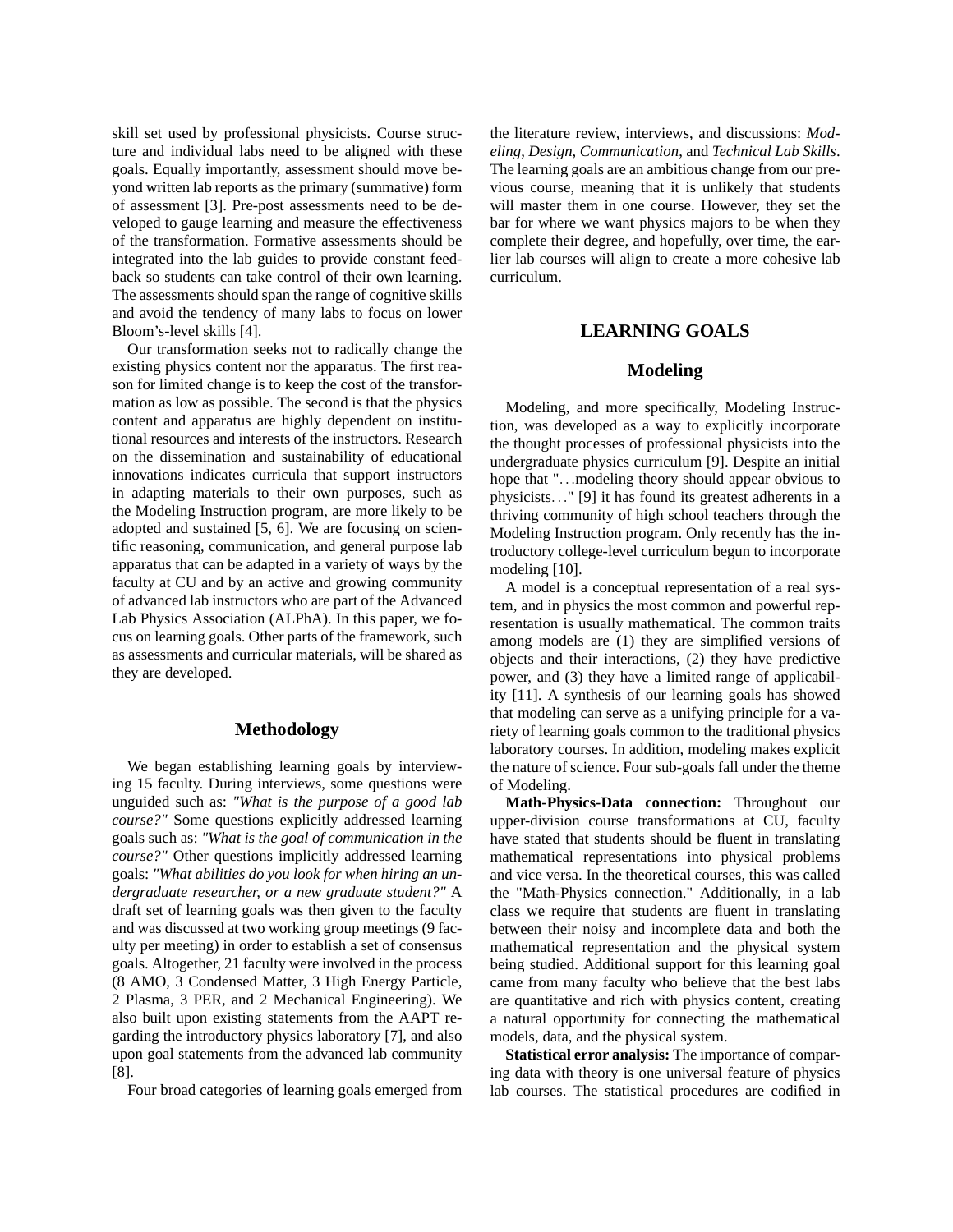widely used textbooks on error and data analysis [12], and the PER community has devoted attention to the matter [13, 14]. Error analysis at CU starts in the introductory physics lab, yet some students struggle with the basics in the advanced lab. Error analysis at CU has also neglected certain related topics such as analysis of distributions and time-series measurements. Also, error analysis and statistical analysis have rarely been used to solve authentic problems where the analysis itself impacts a decision. Error analysis, in the context of modeling, then becomes one part of the process of developing, testing, and refining models.

**Systematic error analysis:** An understanding of systematic error or "systematics" (i.e., a repeatable deviation in the measurement from an idealized model) was identified by faculty as an attribute of sophisticated student reasoning. Yet, in the pre-transformed class, systematic error is rarely explicitly brought up. Conveniently, systematic error is one of the most natural places for modeling in the advanced lab. For example, when source of the systematic error is the measurement device, the model of the measurement tool is too simple or incorrect. The process of improving the model of the measurement device is commonly called "calibration." If the systematic error source is not in the measurement device, but rather the system itself, we can either try to construct a more ideal apparatus, or extend the theoretical model of the system to include these non-idealities. Either way, an explicit focus on modeling changes systematic error from being an often neglected sibling of statistical error analysis into a natural and prominent part of the modeling process.

**Modeling "black boxes":** There is no escaping sophisticated experimental equipment in the lab. Common examples include photodiodes, lasers, oscilloscopes, multi-channel analyzers, lock-in amplifiers, and Lab-VIEW. The benefits of black boxes to students and researchers are unquestioned, but they increase the separation between the physical system and the student. Faculty are concerned that when the separation between the student and the physical phenomena is too large, the lab experience becomes meaningless. Such concerns are not new and are sometimes explicitly addressed in the introductory physics lab [15]. However, we think modeling guides this process of deconstructing black boxes in a very clear way. For example, just as models of natural systems are testable, students should be able to test and refine their models of a black box.

#### **Design**

Our current lab course has many "cookbook" labs that lead students through a specific procedure, which begins with the construction of the apparatus and ends with a statement about what quantities and plots should be presented in the lab report. Faculty are concerned "cookbook" labs keep students focused on lower-order cognitive processes during the lab. By incorporating design, we plan to engage students more frequently in this higher cognitive level process usually categorized under "synthesis" or "create" in the Bloom's taxonomy. Research indicates that incorporating design activities keeps students on-task and working at a higher cognitive level during the lab [16].

The first sub-goal within design is that student should be able to design experiments to test a model or a hypothesis. This is very similar to a variety of inquiry-based labs, which allow students some role in determining the procedure and apparatus needed to do the experiment [16]. The second sub-goal is engineering design. In engineering design, we apply our understanding of physics to design a product that meets a particular application within certain constraints (e.g., cost, time). The third subgoal is troubleshooting—the ubiquitous process of tracking down and solving problems in an experiment or engineered device. Students already engage in troubleshooting because in any lab something inevitably doesn't work as expected. Our goal is to turn this from a haphazard process into a more systematic, expert-like approach.

#### **Communication**

Discussions surrounding communication in the lab course showed that many faculty believe scientific writing and communication are some of the most valuable skills learned as a physics major. At the same time, faculty acknowledge student writing does not typically meet their expectations; it is time consuming for students to produce; and it is time consuming to grade. Research indicates that writing skills learned in a freshman writing course are difficult to transfer [17], leading to poor writing in lab courses. After all, the communication in the lab course is about a specific subject matter, uses technical vocabulary, and is in genres specific to the physics community. All of these must be mastered to become a good scientific communicator [17]. In response to these concerns and evidence from the literature, two sub-themes emerged for communication in the advanced lab course.

The first is *argumentation*. Faculty believe that, though students spend considerable time writing lab reports, their writing often lacks a coherent and convincing argument. In response, our learning goals for the transformed course emphasize good scientific argumentation, which can be defined as the supporting of *claims* with *evidence* through *reasoning* [18]. Argumentation has seen increasing emphasis throughout science education because it makes the process of scientific reasoning more explicit